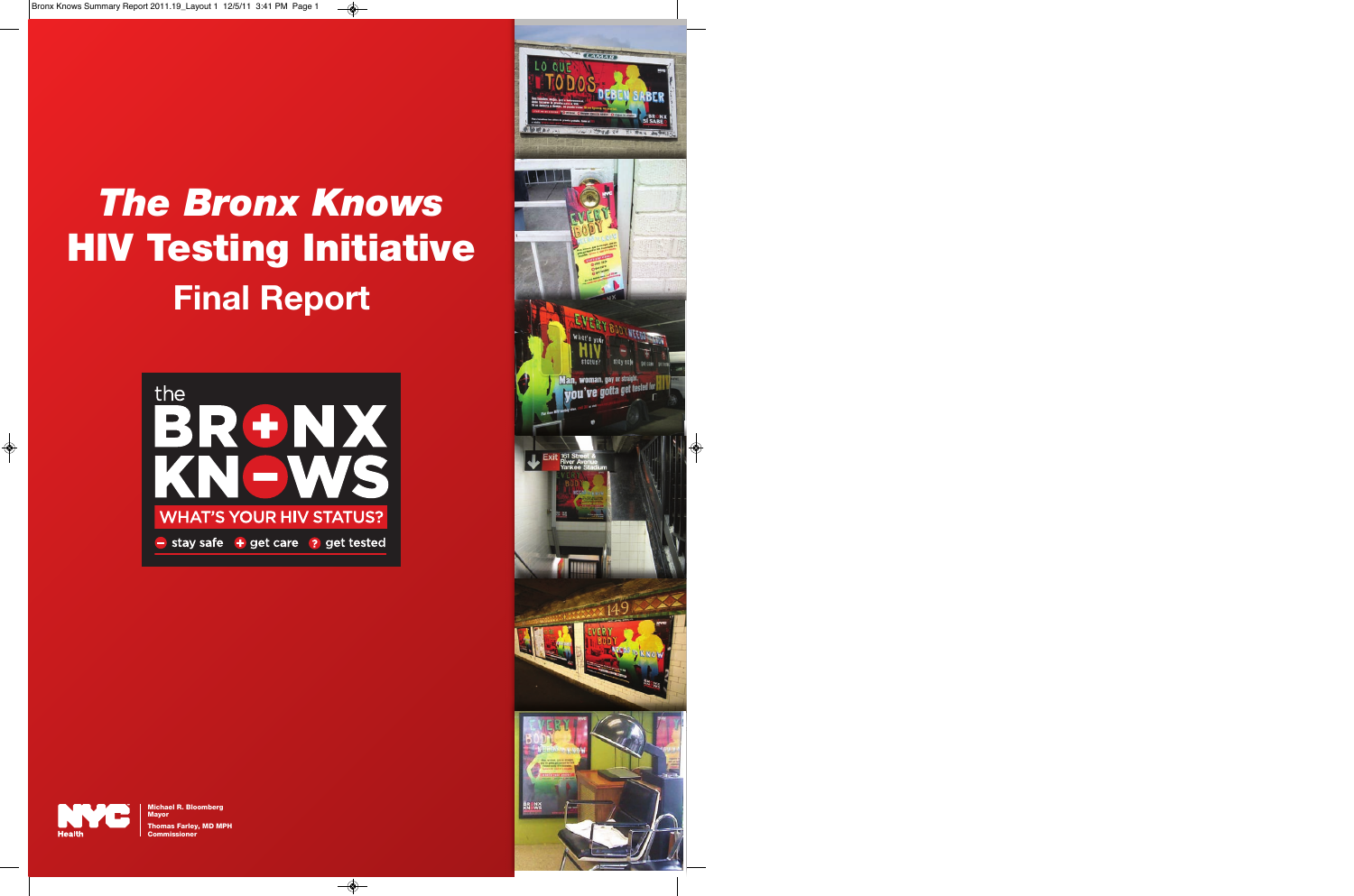| I. The Bronx Knows HIV Testing Initiative: Background |  |
|-------------------------------------------------------|--|
|                                                       |  |
|                                                       |  |
|                                                       |  |
|                                                       |  |
|                                                       |  |
|                                                       |  |
|                                                       |  |
|                                                       |  |
|                                                       |  |

**Contents**

*The Bronx Knows* is a large-scale public health initiative to increase voluntary HIV testing so that every Bronx resident between the ages of 13 to 64 learns his or her HIV status and has access to quality care and prevention. *The Bronx Knows* is New York City's first borough-wide HIV testing initiative and one of the largest HIV testing efforts in the country.

The New York City Department of Health and Mental Hygiene (the Health Department) partnered with community agencies to launch *The Bronx Knows* on National HIV Testing Day, 2008. *The Bronx Knows* initially set out to test the estimated 250,000 Bronx residents who had never been tested for HIV. Since the Health Department and its 78 Bronx community partners (representing more than 140 testing sites) began this collaborative effort, key targets for increasing testing have been surpassed. *The Bronx Knows* partners have offered and conducted 607,570 HIV tests and have identified over 4,800 confirmed HIV positive tests to date. Of those, at least 1,700 individuals were reported to be newly diagnosed and more than three-quarters have been linked to care. Hospitals, community health centers, communitybased organizations, faith-based groups and educational institutions worked together to make the Initiative a success.

## *The Bronx Knows* **Initiative: Background**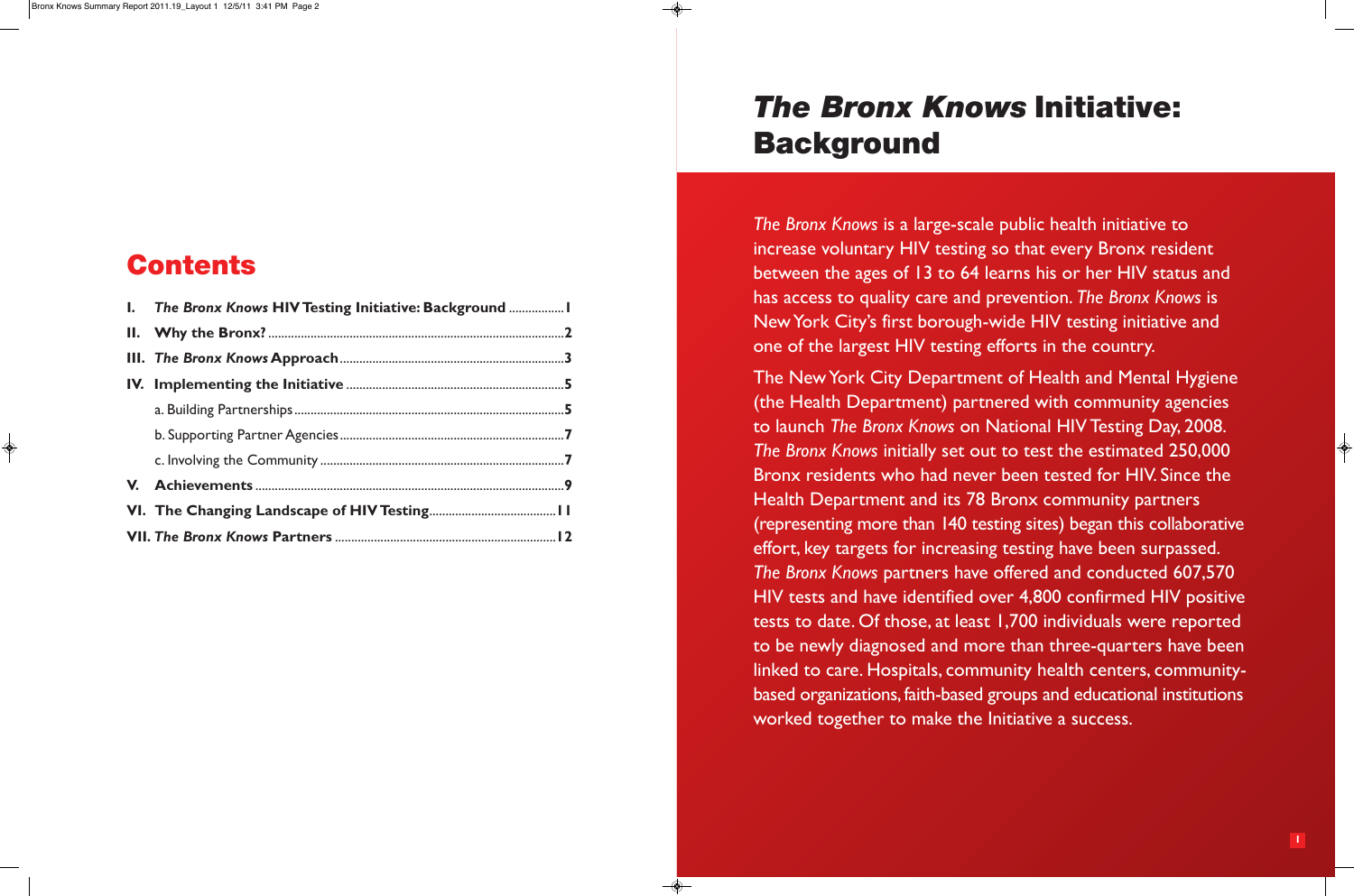Early in 2007, leaders of medical institutions and community organizations from the Bronx approached the Health Department to discuss the idea of a borough-wide HIV testing initiative that would mobilize the borough's hospitals, clinics and community-based organizations to make HIV testing a routine part of medical care and more widely available in the borough.

The Bronx was an ideal place for the first borough-wide HIV testing initiative because:

## **Why the Bronx?**

*The Bronx Knows* brought together community-based organizations, community health centers, hospitals, colleges and universities, and faith-based organizations to improve the health of Bronx residents and decrease new HIV infections in NewYork City.

The Health Department and community partners employed a three-pronged approach to accomplish its goal of helping all Bronx residents learn their HIV status:

- In 2007, the Bronx was heavily impacted by HIV.
	- . It had the highest HIV death rate in New York City. Nearly one in four Bronx residents was diagnosed with HIV when they were already sick with AIDS, instead of earlier in the course of infection.
	- HIV prevalence was 1.7% overall higher than the city-wide rate at 1.3%, but some Bronx neighborhoods had a prevalence rate as high as 2.6%, comparable to rates in Haiti and Ethiopia.
- The Bronx has a history of successful collaboration among healthcare facilities and community groups.
- The Bronx population is composed mainly of the two major demographic groups most heavily impacted by HIV (Blacks and Latinos).
- With nearly 1.3 million people, the borough's population size was manageable for the initiative.
- Clinical and non-clinical partners set out to make HIV testing more available throughout the borough by offering HIV testing as part of their ongoing services.
- still associated with getting an HIV test.
- All partners agreed to ensure prompt linkage to HIV primary care.

The Health Department and community partners sought to raise awareness and increase the demand for HIV testing in the Bronx by making an HIV test a routine part of health care, thereby lessening the stigma

#### **1. Making HIV Testing More Available**

#### **Healthcare Settings**

- 
- 

*The Bronx Knows* worked with healthcare facilities to implement and expand HIV testing at their sites by routinely offering the test to patients in emergency departments, in-patients units and outpatient settings.

These clinical sites developed creative ways to incorporate HIV testing into their patient services. For example, one hospital used mobile "test carts" to reach all in-patients with point-of-care (rapid) testing while another clinic programmed into the electronic medical record a provider reminder to offer the test.

#### **Community Settings**

Community-based organizations and faith-based groups that had never offered HIV testing received

- training and assistance to establish HIV testing programs.
- 

Community-based organizations and other partners brought testing to new locations commonly frequented by Bronx residents, such as hair salons, clothing stores, farmers markets, beaches, and pharmacies.

### *The Bronx Knows* **Approach**



"Knowing your status is one of the best things you can do for your own health and to stop the spread of HIV. Bronx residents are taking the lead by getting tested."

*-Dr. Thomas Farley, New York City Health Commissioner*

- Nearly 1/4 of HIV infections in NYC every year are among Bronx residents.
- Nearly 1/3 of total NYC AIDS-related deaths each year are among Bronx residents.

### **HIV/AIDS in the Bronx**



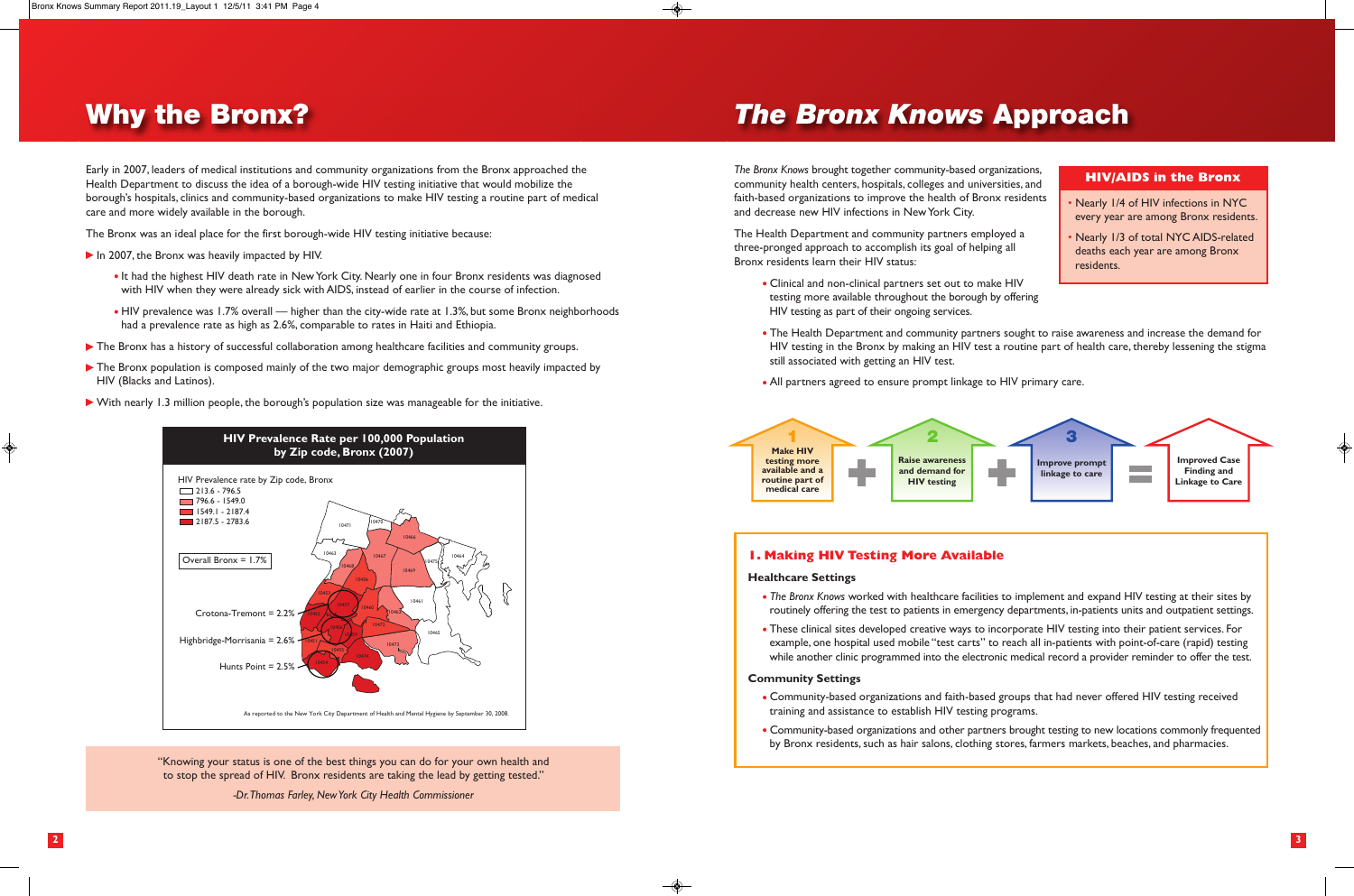#### **2. Raising Awareness and Demand for HIV Testing**

- In addition to increasing the availability of testing services, *The Bronx Knows* worked to motivate community residents to get tested and to accept an offer of an HIV test.
- *The Bronx Knows* launched a social marketing campaign to promote awareness of HIV testing and the importance of knowing one's HIV status.
- *The Bronx Knows* partners offered HIV testing at community events to minimize stigma associated with HIV. HIV testing with other health screenings at community events was intended to make HIV testing as routine and non-stigmatizing as diabetes or blood pressure screening.

#### **3. Improving Linkage to Care**

Increased testing leads to the identification of new HIV infections. It is crucial to promptly link newly diagnosed HIV-positive patients to primary medical care and support services and to re-engage HIV-positive individuals who have fallen out of care. *The Bronx Knows* therefore worked to improve linkage protocols at partner agencies and conducted the following linkage related activities:

- Facilitated partnerships between clinical and nonclinical agencies to create a comprehensive network of referrals for linking HIV-positive individuals to care and re-engaging those who had fallen out of care.
- Mapped partner agencies to show their proximity to each other, making referrals more convenient for patients and agencies.
- Supported partners' linkage plans. Each agency periodically reviewed its plan to identify gaps in services.
- Hosted networking events to keep initiative partners engaged in linkage to care efforts.

### **Building Partnerships**

- Hospitals
- Community health centers (CHCs)
- Community-based organizations (CBOs)
- Faith-based organizations (FBOs)
- Colleges and Universities
- Community leaders
- Local businesses
- Elected officials
- Bronx residents
- The Health Department held key stakeholder meetings to introduce the goals of the Initiative and to obtain the support of major institutions and leaders of clinical institutions and community organizations in the Bronx.
- Hospitals, CHCs, CBOs, FBOs and colleges and universities signed a Statement of Support pledging to make HIV testing a routine service at their institutions or to link their clients to HIV testing sites and services.
- As word spread about the borough-wide effort, new agencie joined the Initiative, increasing the size and scope of *The Bronx Knows* network.
- The New York City Commissioner of Health met with hospital, community health center and healthcare management organization (HMO) CEOs to encourage routine HIV screening in healthcare settings and to encourage discussion of *The Bronx Knows* Initiative at their sites.
- Relationships emerged between medical institutions, community clinics, and community-based organizations as they began to coordinate referrals.
- Participating agencies shared ideas during *The Bronx Knows* partners meetings and hosted monthly community health fairs and HIV testing events.

Early in 2007, the Health Department convened a group of leaders from medical institutions and community organizations to form *The Bronx Knows* Steering Committee.The Steering Committee worked with the Health Department to devise a strategy for engaging partner agencies and building coalitions among them to increase both the supply and demand for HIV testing in the Bronx.

The strategy sought to enlist:

## **Implementing** *The Bronx Knows*



"This Initiative has helped us work with diverse organizations to achieve common goals. The collaboration helped us link patients to care and helped Bronx residents who didn't yet know their status to have that vital information."

*-Dr. Susan Amenechi-Enahoro, Morris Heights Health Center*

|     | <b>The Partners</b>                                                                                                                           |  |  |  |
|-----|-----------------------------------------------------------------------------------------------------------------------------------------------|--|--|--|
|     | <b>Strategy &amp; Operations</b><br>• NYC Health Department<br>• The Bronx Knows Steering Committee                                           |  |  |  |
|     | <b>Testing &amp; Care Providers/Settings</b><br>• Hospitals<br>• Community Health Centers (CHCs)<br>• Community-based Organizations<br>(CBOs) |  |  |  |
| rt  | <b>Testing Promoters</b><br>• Media Outlets<br>• Community Leaders<br>• Elected Officials<br>• Local Businesses                               |  |  |  |
|     | • Faith-based Organizations (FBOs)<br>• Colleges and Universities                                                                             |  |  |  |
| 5s  |                                                                                                                                               |  |  |  |
|     | <b>The Bronx Knows</b><br><b>Partner Strategy</b>                                                                                             |  |  |  |
| 'n. | <b>Buy-in</b>                                                                                                                                 |  |  |  |
|     | <b>Implementation Planning</b>                                                                                                                |  |  |  |
|     | <b>Training &amp; Technical Assistance</b>                                                                                                    |  |  |  |

Data Monitoring and Reporting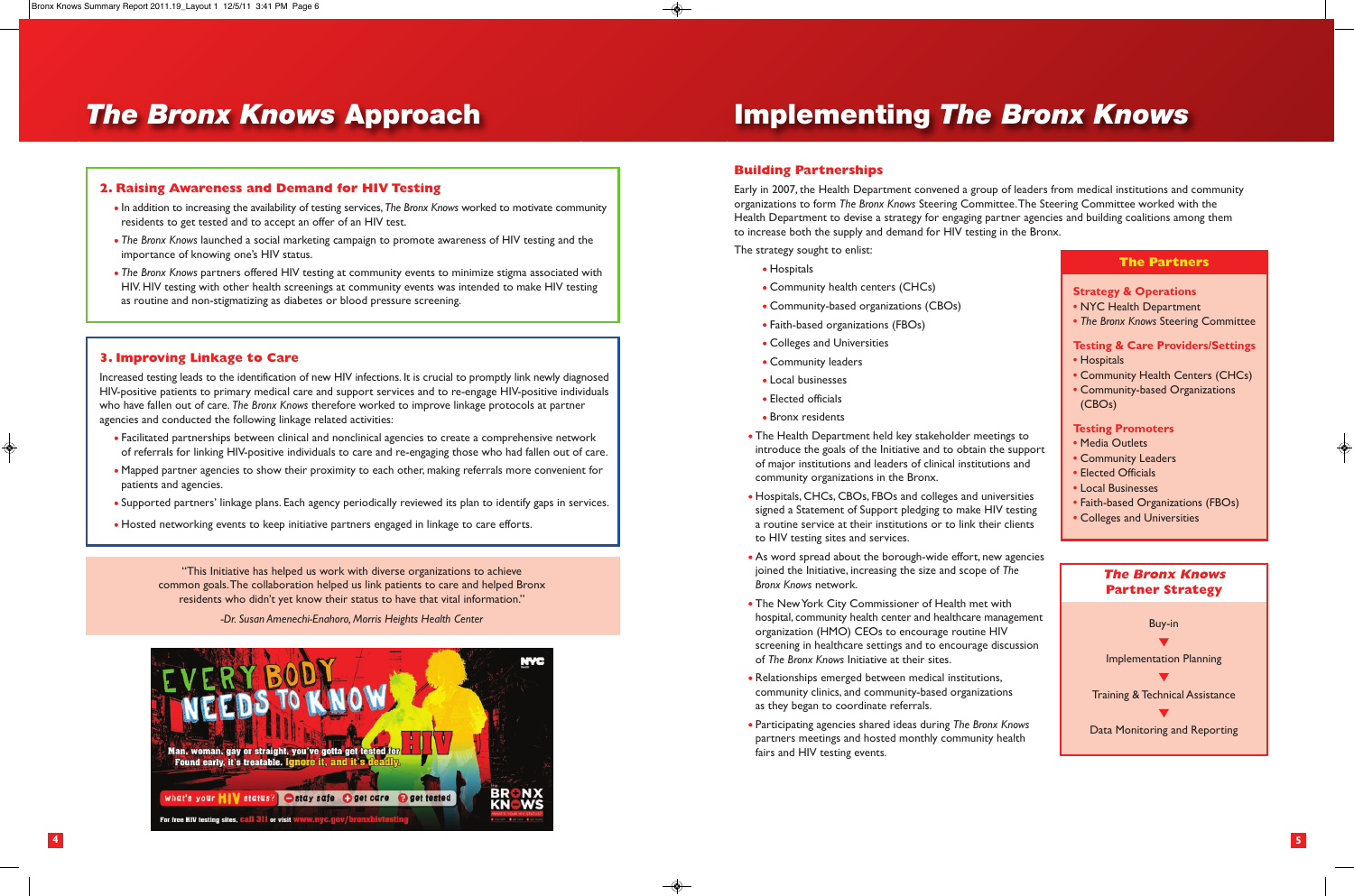#### *The Bronx Knows* **Public Health Detailing Campaign**

Health Department representatives made visits to health care providers and staff in private practice settings and hospitals to discuss and promote HIV testing. "Detailing Action Kits" were distributed during these visits. Over the course of the detailing campaign, 320 health care practices were visited and 1,309 healthcare staff was reached. Including group presentations to private practices, as well as initial and follow-up visits, a total of 2,657 contacts were made. The number of providers offering HIV testing to all patients ages 13–64 increased from 12% at baseline to 64% at follow-up. The number of health care providers who reported linking patients with a positive test result to care by calling and making an appointment with a health care provider specializing in HIV care doubled from baseline to follow-up. The detailing campaign broadened the scope of *The Bronx Knows* by reaching private providers and engaging them in the borough-wide effort to increase routine HIV screening.

- Implementation of routine HIV screening
- Streamlined HIV counseling
- Use of rapid testing devices
- New York State permits for laboratory testing
- Data monitoring and evaluation
- Billing and reimbursement
- Testing event development and support

### **Implementing** *The Bronx Knows*

### **Supporting Partner Agencies**

The Health Department provided technical assistance to help healthcare facilities implement routine HIV screening and to help community agencies implement or expand HIV testing services. Community partners met regularly to discuss barriers and successes and to strategize how to maintain Initiative momentum.

Technical assistance included guidance on:

*The Bronx Knows* also provided the following resources to partner agencies:

HIV rapid test kits for uninsured patients in medical settings and for CBOs with no funding to conduct

- HIV testing
- Technical assistance for expanding HIV testing programs
- A borough-wide social marketing and media campaign
- Support for community testing events
- Training on a web-based data reporting system
- Assistance with HIV billing and reimbursement
- Centralized activity coordination

### **Implementing** *The Bronx Knows*



networks, private practices and pharmacies.

\*\* Includes colleges and universities.





NYC DOHMH, 2011 HIV Testing Public Health Detailing Campaign Final Report

"Working together as partners is essential for combating the disproportionate rate of new HIV diagnoses among Latinos. We look forward to continuing our work as a *Bronx Knows* partner and helping to make every day HIV testing day."

*-Ximena Morgan, Director of Programs at Hispanic AIDS Forum (HAF).*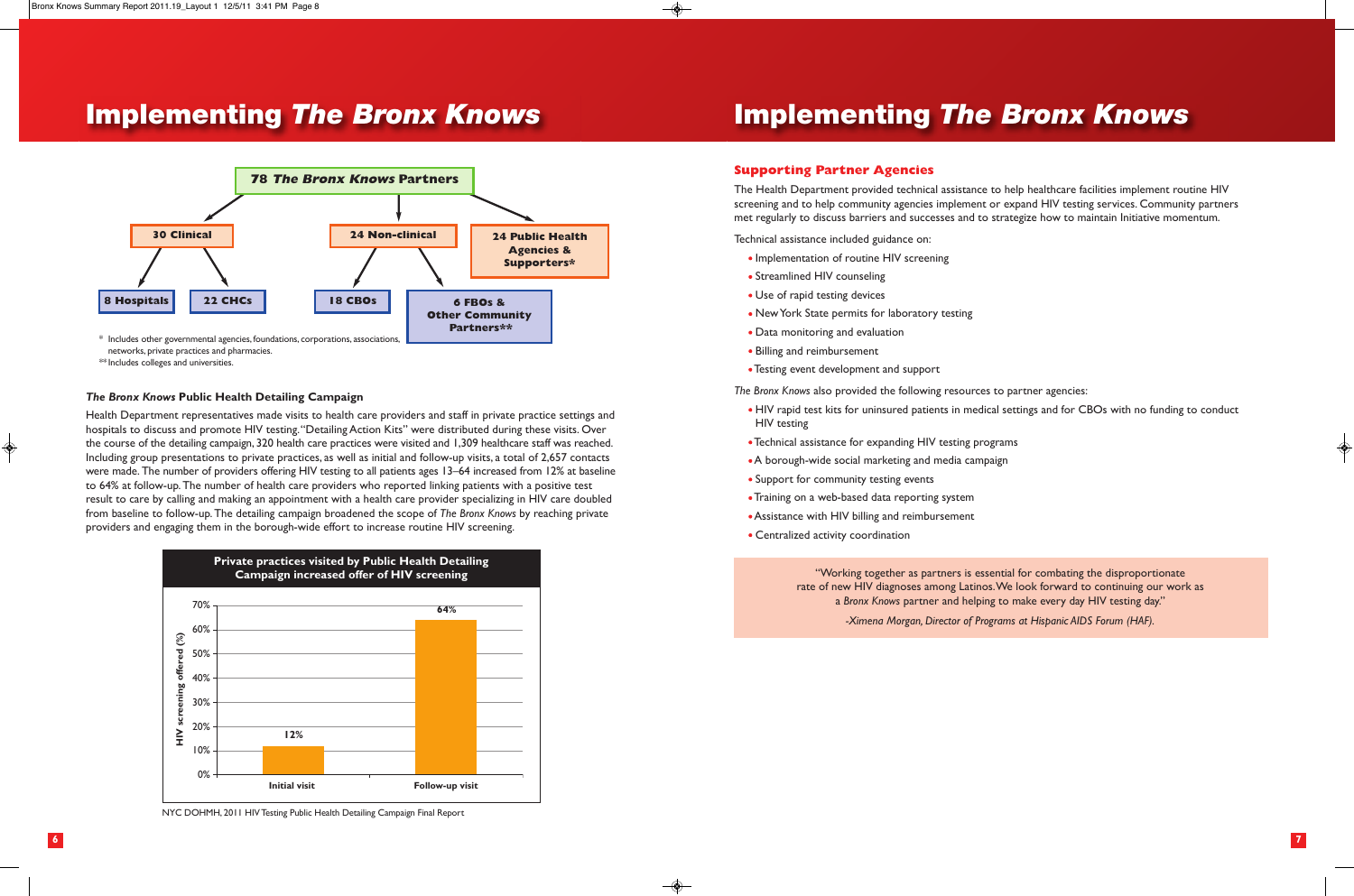### **Involving the Community**

Community engagement was a key aspect of *The Bronx Knows* in its efforts to help all Bronx residents learn their HIV status. To spread the core messages of the Initiative, the Health Department used print, broadcast and social media to promote testing throughout the borough and to highlight the availability of free testing by the Health Department and *The Bronx Knows* partner agencies.

#### **In the Community**

- Influential community and political leaders lent their voices to the campaign, including President Bill Clinton, New York City Mayor Michael Bloomberg, current CDC Director Thomas Frieden, and Bronx Borough Presidents Adolfo Carrion and Ruben Diaz, Jr.
- Partner agencies hosted HIV testing events and incorporated testing into other activities held within their communities, such as business expos and college or career fairs.
- Community Boards promoted HIV testing by distributing palm cards and referring residents to mobile HIV testing vans stationed in highly trafficked areas.
- Partner agencies brought HIV testing to nail salons, barber shops and hair salons, farmer's markets, clothing stores, church festivals and other local events.
- Agencies displayed large banners at their sites identifying themselves as Initiative partners and HIV test sites.
- The Initiative produced promotional items such as palm cards, wristbands, and tote bags, and distributed them at community events.

#### **On the Streets**

- *The Bronx Knows* message was placed in subway stations, bus shelters, and on billboards.
- Clean Air Transport (CAT) vehicles wrapped in *The Bronx Knows* artwork served as moving advertisements throughout the borough. Following inquiries from passengers, palm card holders were installed on the vehicle to ensure that riders receive information about where to get tested.
- *The Bronx Knows* posters were placed in beauty/barber shops, nail salons, check cashing and bail bond locations, and retail outlets.
- Conducted 607,570 HIV tests.
- Confirmed over 4,800 HIV positive tests.
- Of those, at least 1,700 were reported to be newly diagnosed cases.
- Linked more than three-quarters of newly diagnosed individuals to HIV primary care.

#### **On the Airwaves**

- Local radio stations partnered with *The Bronx Knows* to promote and host HIV testing events in the borough. Popular radio personalities announced the events on their shows, which helped attract large numbers of Bronx residents.
- *The Bronx Knows* concluded with a culminating concert co-hosted by a popular local radio station and featuring a major hip-hop star.To obtain free tickets to the concert, within the six weeks leading up to the event, station listeners had to be tested for HIV at one of *The Bronx Knows* partner agencies. Staff on mobile units provided by *The Bronx Knows* partner agencies tested 225 concert fans that were unable to test in the weeks prior to the event. Overall, more than 2,800 Bronx residents got tested as part of this concert event.

#### **Online**

- *The Bronx Knows* website was developed for the Initiative and hosts an HIV testing site locator that is searchable by neighborhood name and zip code. The website also includes videos highlighting partner accomplishments and video messages from NYC elected officials.
- The *NYC Knows* Facebook page, launched on Dec 1, 2010, encourages conversations about HIV testing and promotes testing events across the city. The page includes a separate tab for *The Bronx Knows* Initiative, listing all the Initiative partners, with hyperlinks to partner sites.

### **Implementing** *The Bronx Knows*

#### *The Bronx Knows* **surpassed its key goals through collaboration with community partners.**

By June 2011, *The Bronx Knows* partners:

## **Achievements**

"*The Bronx Knows* Initiative is an exceptional example of what can be accomplished when community partners, government and individuals all work together. As a result of this Initiative, nearly two thousand Bronx residents were newly diagnosed with HIV and linked to care. The real benefit for all those Bronx residents who were tested is that they now know their HIV status and can take appropriate action: get into treatment if positive, or if negative, reduce their risk so that they remain negative."

*-Dr. Monica Sweeney* 



| Hospitals        | 277. |
|------------------|------|
| CHC <sub>s</sub> | 275. |
| <b>CBOs</b>      |      |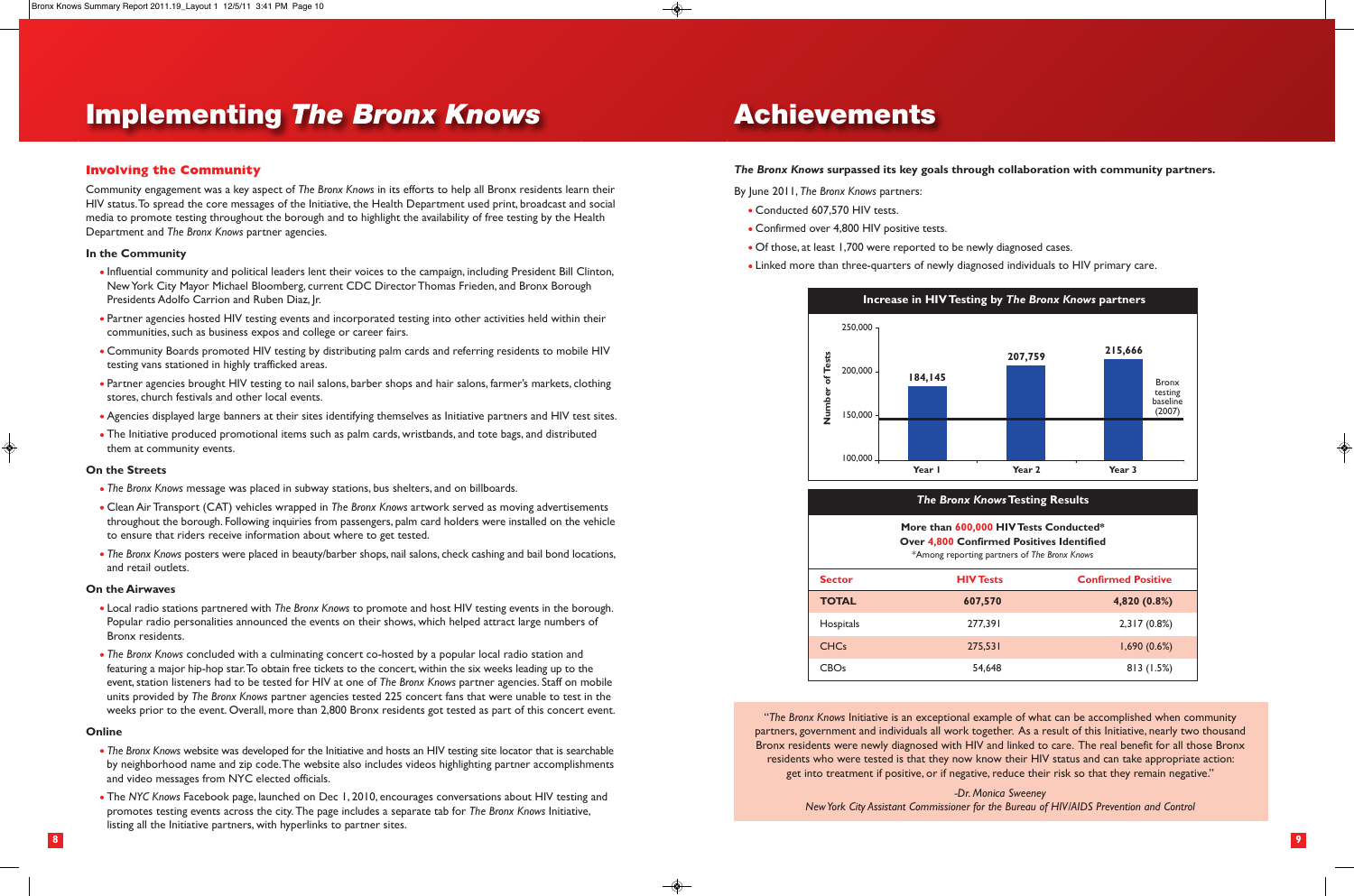In 2007, 72.3% of Bronx residents aged 18–64 reported that they had ever been tested. In 2009, 79.1% of Bronx residents aged 18–64 reported that they had ever been tested. This is a 9.4% relative increase in testing among Bronx residents aged 18–64.

*The Bronx Knows* **has shown that a coordinated HIV screening initiative in health care settings paired with increased targeted testing in the community can identify more HIV infections and improve linkage to care on a municipal scale.**

### **Achievements**

The Health Department is making additional substantial efforts to routinize HIV testing throughout New York City.

• As of September 2010, New York State law now requires health care professionals to offer a voluntary HIV test to all patients between the ages of 13 and 64 years in most healthcare settings.The amended public

• The CDC and the National Institutes of Health chose the Bronx as one of two sites for HTPN 065 (TLC-Plus), a research study evaluating the feasibility of an enhanced Test, Link-to-Care plus Treat approach for HIV

• *The Bronx Knows* Initiative's Steering Committee will continue to promote and offer HIV testing in the

- health law also removes the barrier of separate written consent for rapid HIV tests.
- prevention in the US.
- Bronx, with support from the Health Department.
- City another step closer to the goal of making HIV testing a routine part of health care.

• Building on the success of *The Bronx Knows*, the Health Department launched a second borough-wide testing initiative, *Brooklyn Knows*, on World AIDS Day, December 1, 2010. *Brooklyn Knows* will bring New York

## **The Changing Landscape of HIV Testing**





"The Bronx can build on its success by further increasing its testing rate. This effort will set a model not only for the city but for the whole country. We thank the many groups and health care providers who are pledging to help achieve this goal."

*-Thomas R. Frieden, New York City Commissioner of Health, 2002-2009*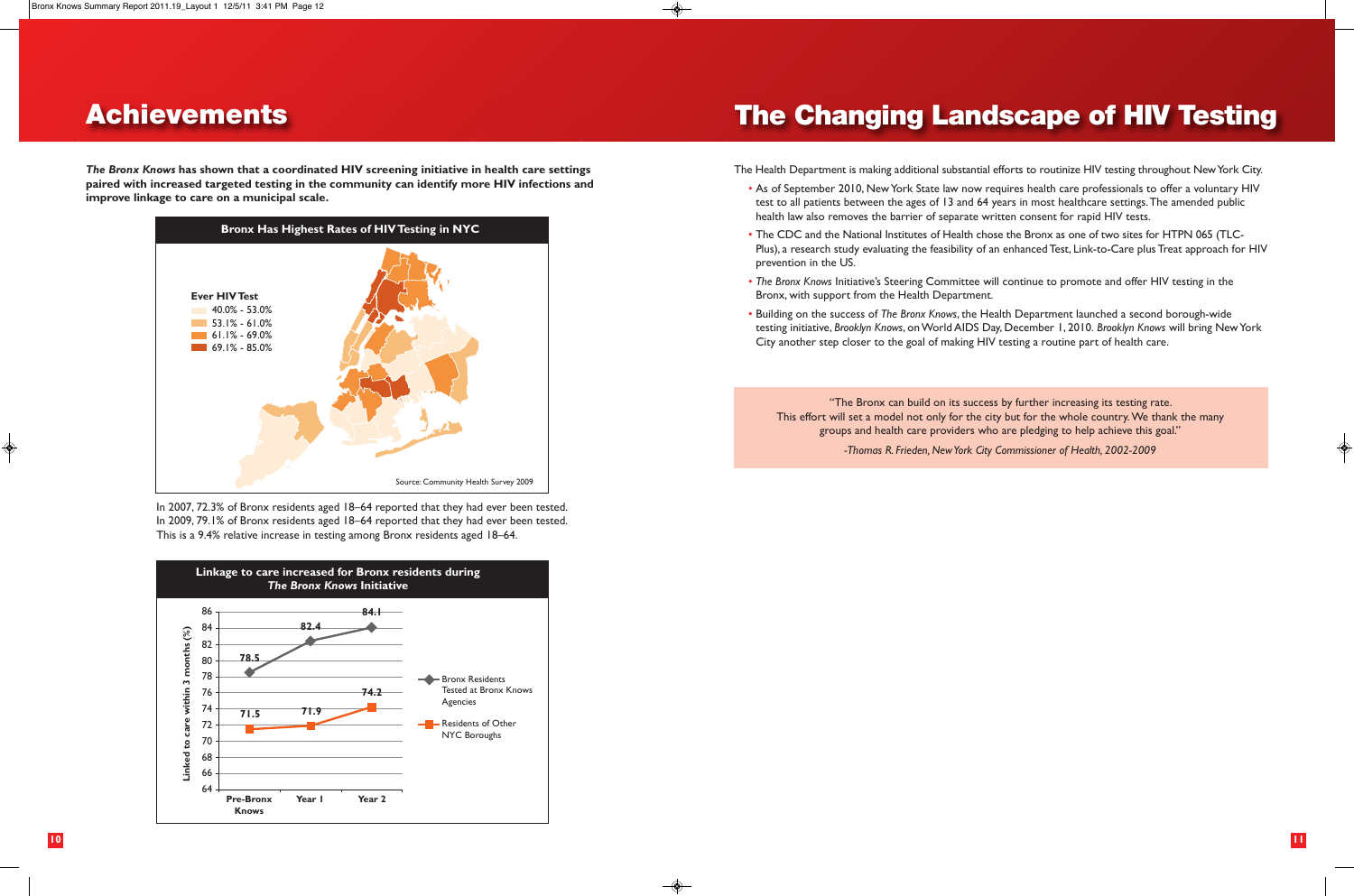DOHMH partnered with 78 agencies representing over 140 sites throughout the Bronx to carry out *The Bronx Knows* HIV Testing Initiative. Partners included all eight major hospitals, 22 community health centers, 21 community and faith-based organizations and 25 other partners including colleges and universities, private physicians' offices, Health Department sexually transmitted disease and tuberculosis clinics, and local businesses.

### *The Bronx Knows* **Partners** *The Bronx Knows* **Partners**

- Africa Redemption Alliance International
- African Services Committee
- AIDS Healthcare Foundation
- Albert Einstein College of Medicine, Division of Substance Abuse
- All Med Medical & Rehabilitation Centers
- Basics/Promesa Systems, Inc.
- Bioscrip Pharmacy
- Bronx AIDS Services
- Bronx Clergy Task Force
- Bronx Community College
- Bronx Community Health Network, Inc.
- Bronx Community Pride Center
- Bronx HIV CARE Network
- Bronx-Lebanon Hospital Center
- Bronxworks
- Care for the Homeless
- Centers for Disease Control and Prevention
- Children's Aid Society
- Citiwide Harm Reduction
- Community Health Care Association of New York State
- Community Healthcare Network
- Davidson Community Health Center
- Destination Tomorrow
- Dominican Sisters Family Health Service, Inc.
- East Harlem Council for Human Services Boriken Neighborhood Health Center
- Gay Men's Health Crisis
- Greater NY Hospitals Association
- Health People
- HELP/PSI
- HHC Morrisania Diagnostic and Treatment Center
- HHC Segundo Ruiz Belvis Diagnostic and Treatment Center
- Hispanic AIDS Forum
- Hunts Point Multi-Service Center, Inc.
- Institute for Family Health
- Jacobi Medical Center
- James J. Peters VA Medical Center
- Latino Commission on AIDS
- Lehman College
- Lincoln Medical and Mental Health Center
- Manhattan College

- Monroe College
- Montefiore Medical Center
- Morris Heights Health Center
- Muslim Women's Institute for Research and Development
- NARCO Freedom, Inc.
- National Black Leadership Commission on AIDS
- National HIV Testing Mobilization Campaign, US DHHS, Office of HIV/AIDS Policy
- New York Harm Reduction Educators, Inc.
- New York Westchester Square Medical Center
- North Central Bronx Hospital
- NY/NJ AIDS Education and Training Center
- NYC DOHMH, Bureau of STD Control
- NYC DOHMH, Bureau of Tuberculosis Control
- NYC DOHMH, Correctional Health Services
- NYC DOHMH, Transitional Health Care **Coordination**
- NYC Health and Hospitals Corporation
- NY State DOH AIDS Institute
- Office of Dr. Arthur Hall
- Office of Dr. Jamie F. Roman
- Office of Dr. Robert Shargani
- Office of the Bronx Borough President
- Planned Parenthood of NYC
- Project Achieve (Columbia University)
- Public Health Solutions
- Puerto Rican Family Institute
- Soundview HealthCare Network
- South Bronx Mental Health Council, Inc.
- St. Ann's Corner of Harm Reduction
- St. Barnabas Hospital
- The Bronx Health Link, Inc.
- The Floating Hospital
- The HIV Center for Clinical and Behavioral Studies at the New York State Psychiatric Institute and Columbia University
- Union Community Health Center
- United Bronx Parents, Inc.
- Urban Health Plan, Inc.
- Urban Starzz
- Vocational Instruction Project (VIP) Community Services, Inc.
- •William F. Ryan Community Health Center